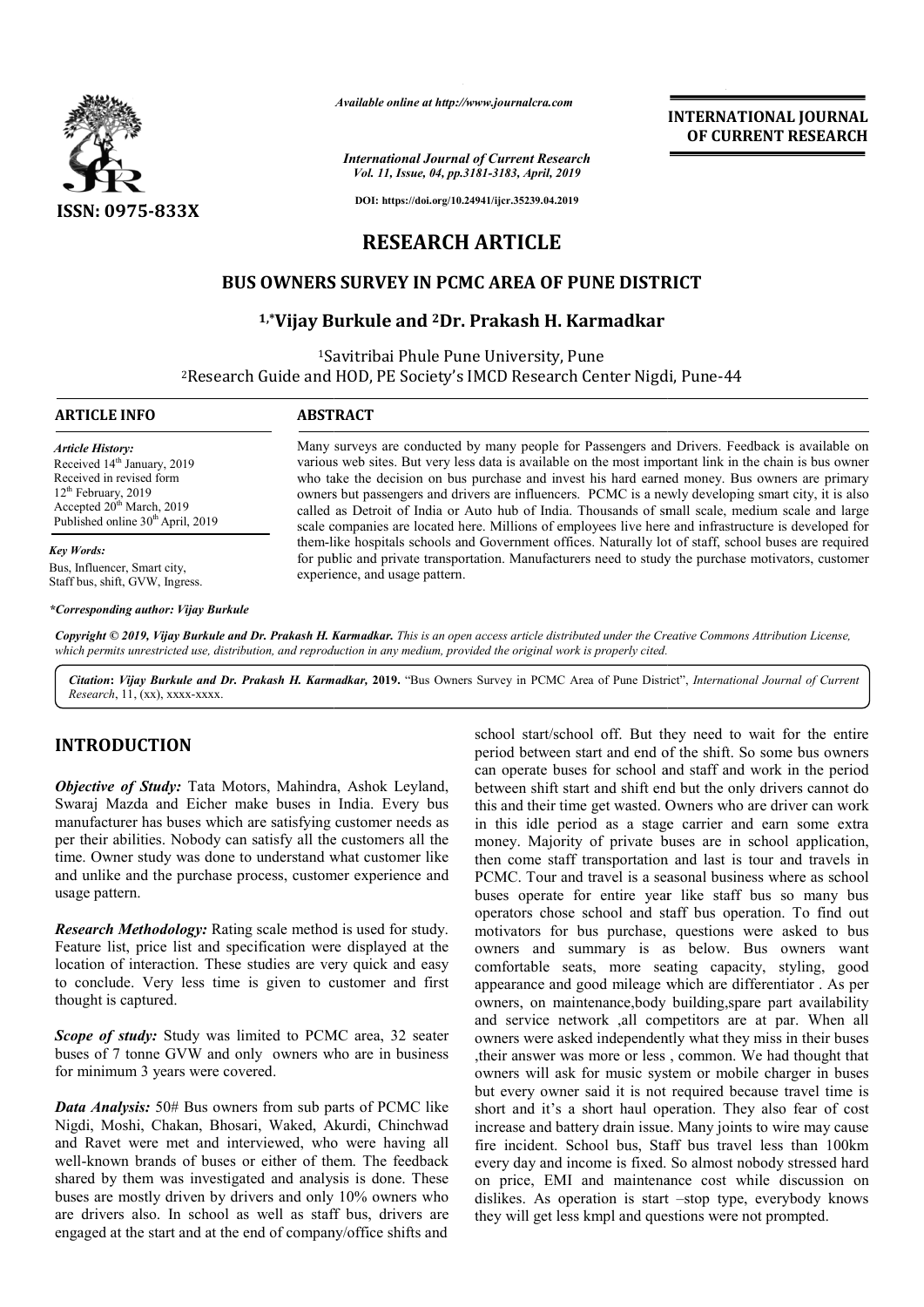# **RESULTS**

- 90% buses are driven by drivers and only 10% are driven by owner himself. Owners can do other work between the period gap of dropping and bringing back staff from offices or kids from schools.
- In private bus segment, 58% buses are used for school application, 28% for staff and remaining are for tour and travels. All tour and travel owners said they want comfortable reclining seats and more leg space, luggage space so that people will hire their buses. They also prefer better look inside and outside. lication, 28% for staff and remaining are for tour and<br>rels. All tour and travel owners said they want<br>nfortable reclining seats and more leg space, luggage<br>ce so that people will hire their buses. They also prefer<br>er look
- Owners have clear preference for comfort features as they will get surety that their bus will get hired, seating capacity will give income per seat in staff carrier and tour and travel application.
- In dislikes, leg and luggage space, floor height are major concern. Old people find difficulty in climbing 3 3-4 steps. As staff bus do not have luggage space, same bus cannot be used for tour and travel on holidays.

| <b>Area-wise Sample Composition</b> |                          |    |  |  |
|-------------------------------------|--------------------------|----|--|--|
| Area                                | No of Buses   Percentage |    |  |  |
| Nigdi                               | 6                        | 12 |  |  |
| Moshi                               | 8                        | 16 |  |  |
| Chakan                              | 7                        | 14 |  |  |
| <b>Bhosari</b>                      | 5                        | 10 |  |  |
| Wakad                               | 6                        | 12 |  |  |
| <b>Akurdi</b>                       | 4                        | 8  |  |  |
| Chinchwad                           | 9                        | 18 |  |  |
| Ravet                               | 5                        | 10 |  |  |



| <b>Driving Pattern</b> |     |  |
|------------------------|-----|--|
| Owner                  | 10% |  |
| <b>Driver</b>          | 90% |  |
|                        |     |  |



|                             | <b>Mentioned by</b><br>number of bus |            |
|-----------------------------|--------------------------------------|------------|
| <b>Type of Application</b>  | owners                               | Percentage |
| <b>Staff transportation</b> | 14                                   | 28         |
| <b>School bus</b>           | 29                                   | 58         |
| <b>Tour and Travel</b>      |                                      | 16         |



|                            | Mentioned by   |            |
|----------------------------|----------------|------------|
| <b>Reason for Purchase</b> | so many owners | Percentage |
| Appearance of Bus          | 10             | 20         |
| Seating capacity           | 13             | 26         |
| Comfortable seats          | 14             | 28         |
| Good mileage               | 8              | 16         |
| Good pick up               | ς              | 6          |
| Large service network      | 2              | 4          |
| Spare part availability    | າ              | 4          |
| Good and strong body       | ς              | հ          |
| Low maintenance            |                |            |



LOW MAINTENANCE **GOOD AND STRONG BODY** SPARE PART AVAILABILITY LARGE SERVICE NETWORK **GOOD PICK UP GOOD MILEAGE** COMFORTABLE SEATS SEATING CAPACITY APPEARANCE OF BUS



| <b>Features Disliked</b>    | No of owners told |  |
|-----------------------------|-------------------|--|
| Poor mileage                |                   |  |
| No luggage space            | 11                |  |
| Insufficent leg space       | 14                |  |
| <b>Window glasses small</b> | h                 |  |
| <b>Floor height more</b>    | 10                |  |